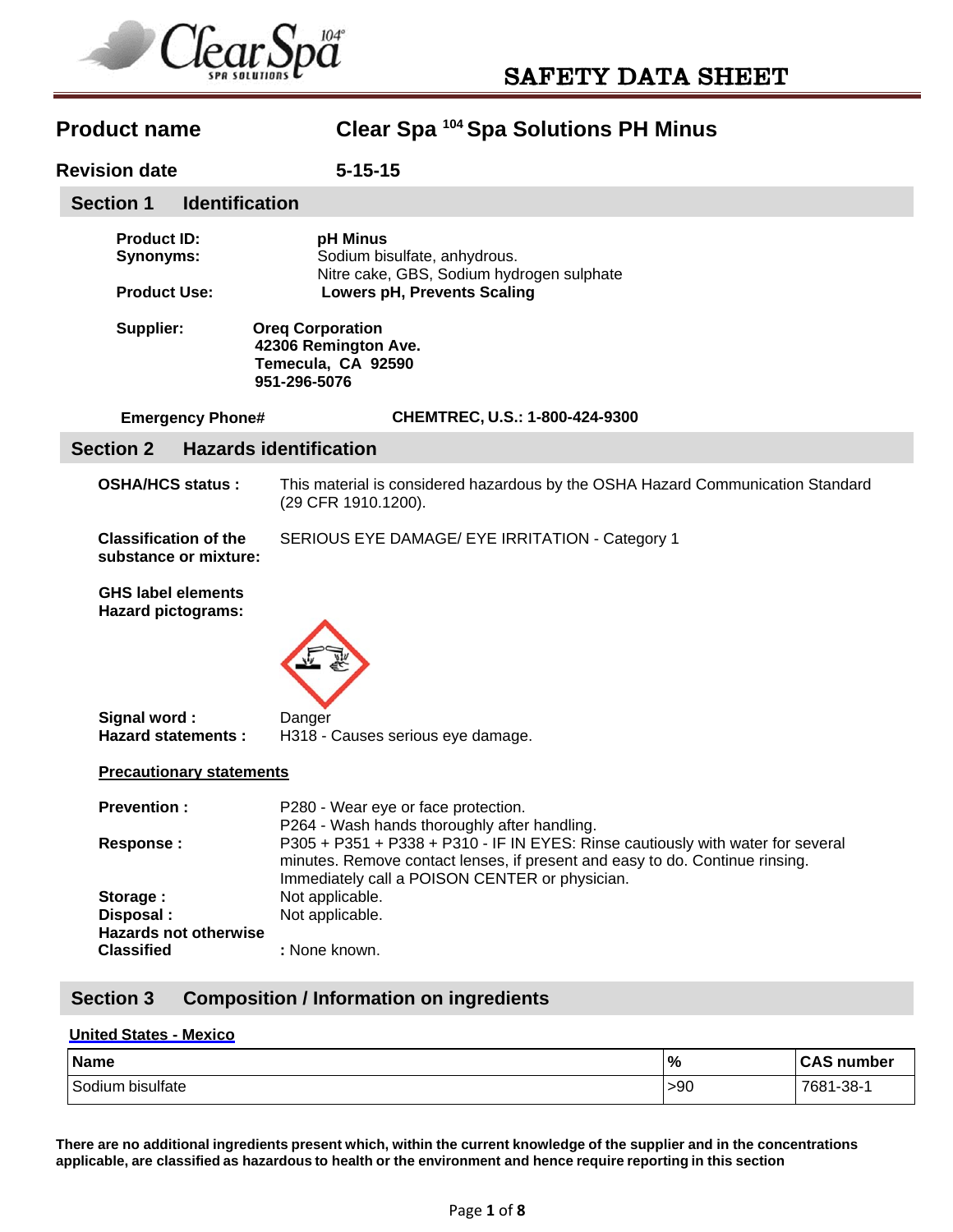

**Revision date 5-15-15** 

| <b>Section 4</b>                            | <b>First - aid measures</b>                                                                                                                                                                                                                         |  |
|---------------------------------------------|-----------------------------------------------------------------------------------------------------------------------------------------------------------------------------------------------------------------------------------------------------|--|
| Description of necessary first aid measures |                                                                                                                                                                                                                                                     |  |
| Eye contact                                 | : Immediately flush eyes with plenty of water, occasionally lifting the upper and lower<br>eyelids. If redness or irritation persists, get prompt medical attention.                                                                                |  |
| <b>Inhalation</b>                           | : Move exposed person to fresh air. If not breathing, if breathing is irregular or if<br>respiratory arrest occurs, provide artificial respiration or oxygen by trained personnel.<br>If irritation or discomfort persists, seek medical attention. |  |
| <b>Skin contact</b>                         | : In case of contact, immediately flush skin with plenty of water for at least 20 minutes.<br>If skin irritation occurs, seek medical attention.                                                                                                    |  |
| Ingestion                                   | : Wash out mouth with water. Do not induce vomiting unless directed to do so by<br>medical personnel. Never give anything by mouth to an unconscious person. Call<br>medical doctor or poison control center immediately.                           |  |
|                                             | Most important symptoms/effects, acute and delayed                                                                                                                                                                                                  |  |

### **Potential acute health effects**

| Eye contact         | : Causes serious eye damage.                                                                                                                         |
|---------------------|------------------------------------------------------------------------------------------------------------------------------------------------------|
| <b>Inhalation</b>   | : Inhalation of dust may irritate nose, throat and/or lungs.                                                                                         |
| <b>Skin contact</b> | : Prolonged exposure may cause skin irritation.                                                                                                      |
| Ingestion           | : Small amounts (tablespoonful) swallowed are not likely to cause injury; however,<br>swallowing large amounts may irritate or burn digestive tract. |

### **Over-exposure signs/symptoms**

| Eye contact                                | : Adverse symptoms may include the following:<br>pain<br>watering<br>redness                                                   |
|--------------------------------------------|--------------------------------------------------------------------------------------------------------------------------------|
| <b>Inhalation</b>                          | :No known significant effects or critical hazards.                                                                             |
| <b>Skin contact</b>                        | :Adverse symptoms may include the following:<br>pain or irritation<br>redness<br>blistering may occur if repeated exposure     |
| Ingestion                                  | :Adverse symptoms may include the following:<br>stomach pains                                                                  |
|                                            | Indication of immediate medical attention and special treatment needed, if necessary                                           |
| Notes to physician                         | : Treat symptomatically. Contact poison treatment specialist immediately if large<br>quantities have been ingested or inhaled. |
| <b>Specific treatments</b>                 | : No specific treatment.                                                                                                       |
| <b>Protection of first-aiders</b>          | : No action shall be taken involving any personal risk or without suitable training.                                           |
| See toxicological information (Section 11) |                                                                                                                                |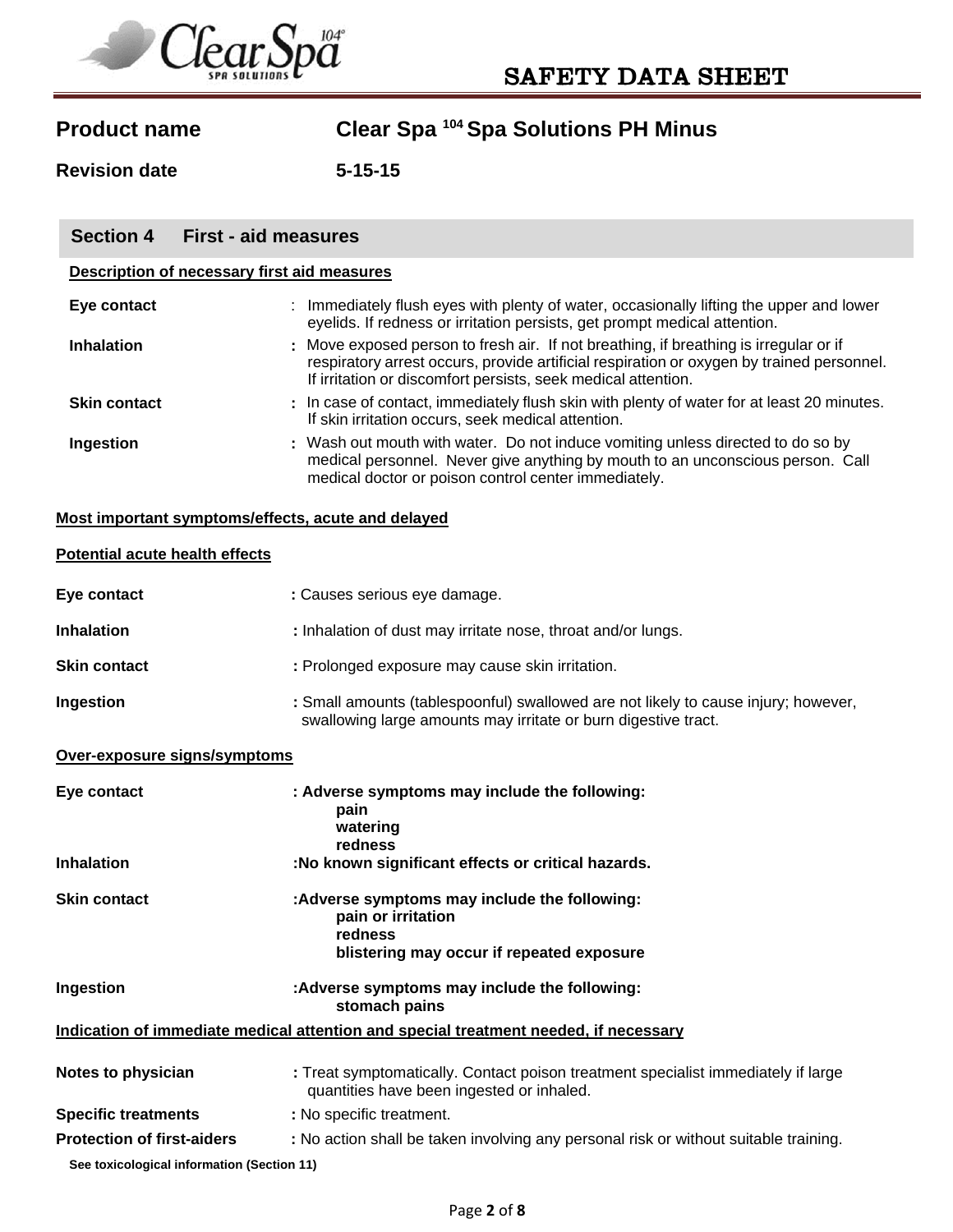

**Revision date 5-15-15** 

**Section 5 Fire - fighting measures** 

| <b>Extinguishing media</b><br><b>Suitable Extinguishing</b><br>Media | : Use an extinguishing agent suitable for the surrounding fire.                                                                                                             |
|----------------------------------------------------------------------|-----------------------------------------------------------------------------------------------------------------------------------------------------------------------------|
| <b>Unsuitable Extinguishing</b><br>Media                             | : None known.                                                                                                                                                               |
| <b>Specific hazards arising</b><br>from the chemical                 | : No specific fire or explosion hazard.                                                                                                                                     |
| <b>Hazardous thermal</b><br>decomposition products                   | : Decomposition products may include the following materials:<br>Sulfur oxides                                                                                              |
| <b>Special protective actions</b><br>for fire-fighters               | : No special measures are required.                                                                                                                                         |
| Special protective equipment<br>for fire-fighters                    | : Fire-fighters should wear appropriate protective equipment and self-contained<br>breathing apparatus (SCBA) with a full face-piece operated in positive pressure<br>mode. |

# **Section 6 Accidental release measures**

**Personal precautions, protective equipment and emergency procedures** 

| For non-emergency<br>personnel                        | : Do not breathe dust. Provide adequate ventilation. Wear appropriate respirator<br>when ventilation is inadequate. Put on appropriate personal protective equipment.                                                                                                                                           |  |  |
|-------------------------------------------------------|-----------------------------------------------------------------------------------------------------------------------------------------------------------------------------------------------------------------------------------------------------------------------------------------------------------------|--|--|
| For emergency responders                              | : If specialized clothing is required to deal with the spillage, take note of any<br>information in Section 8 on suitable and unsuitable materials. See also the<br>information in "For nonemergency personnel".                                                                                                |  |  |
| <b>Environmental precautions</b>                      | : Avoid dispersal of spilled material and runoff and contact with soil, waterways,<br>drains and sewers. Inform the relevant authorities if the product has caused<br>environmental pollution (sewers, waterways, soil or air).                                                                                 |  |  |
| Methods and materials for containment and cleaning up |                                                                                                                                                                                                                                                                                                                 |  |  |
| <b>Small Spill</b>                                    | : Vacuum or sweep up material and place in a designated, labeled waste container.<br>Dispose of via a licensed waste disposal contractor.                                                                                                                                                                       |  |  |
| <b>Large Spill</b>                                    | : Prevent entry into sewers, water courses, basements or confined areas. Vacuum<br>or sweep up material and place in a designated, labeled waste container. Dispose of<br>via a licensed waste disposal contractor. Note: see Section 1 for emergency contact<br>information and Section 13 for waste disposal. |  |  |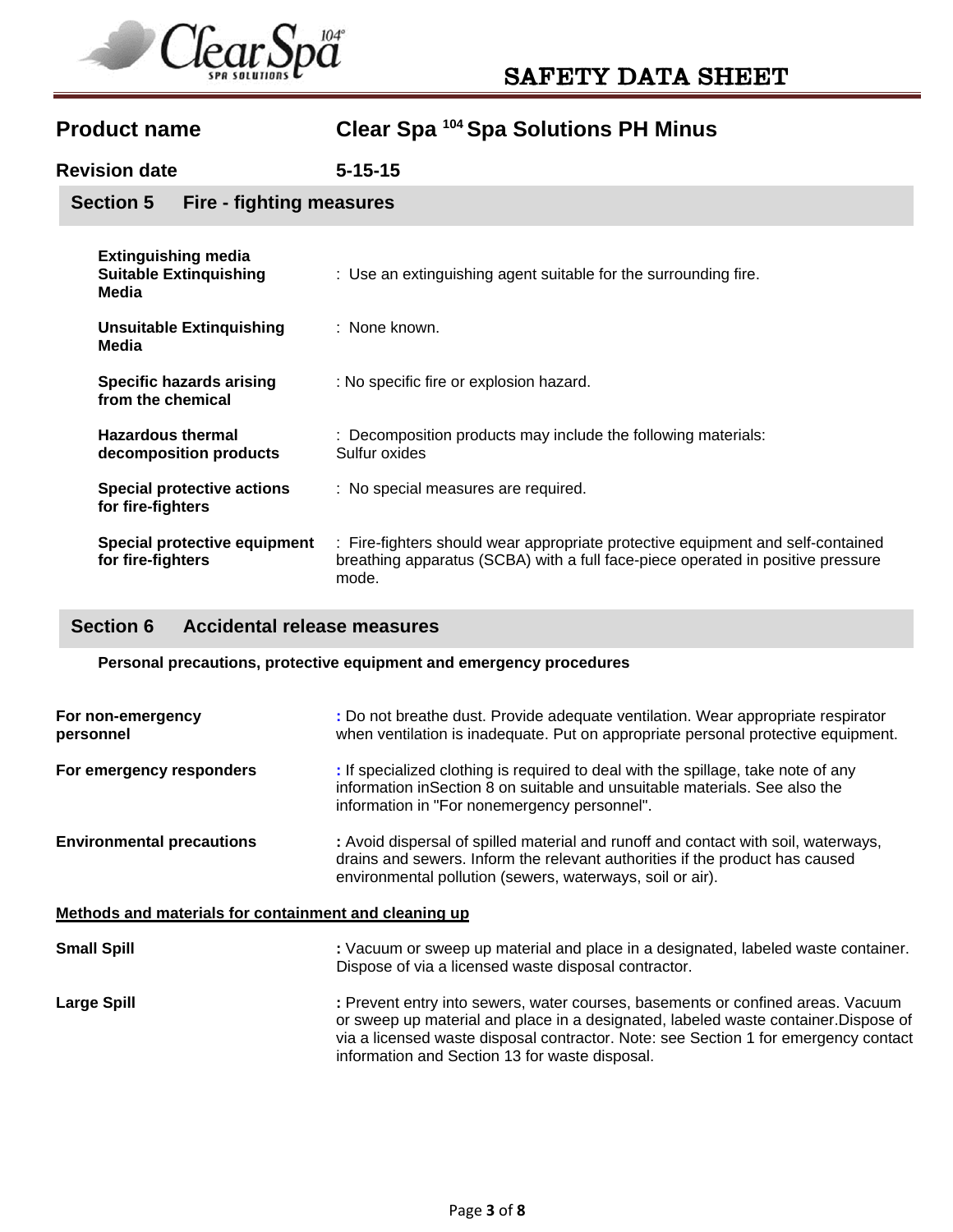

# **Product name Clear Spa 104 Spa Solutions PH Minus Revision date 5-15-15 Precautions for safe handling Protective measures :**Put on appropriate personal protective equipment (see Section 8). Avoid breathing dusts. Wash thoroughly after handling. **Advice on general Occupational hygiene** :Eating, drinking and smoking should be prohibited in areas where this material is handled, stored and processed. Workers should wash hands and face before eating, drinking and smoking. See also Section 8 for additional information on hygiene measures. **Conditions for safe storage,** :Material is hygroscopic and will readily absorb moisture. DO NOT store dry product Including any incompatibilities where exposed to moist conditions. Keep container tightly closed. where exposed to moist conditions. Keep container tightly closed. **Control parameters Section 7 Handling and storage Section 8 Exposure controls / personal protection**

| <b>Occupational exposure limits</b><br><b>None</b><br><b>Mexico</b><br><b>None</b> |                                                                                                                                                                                                                                                                  |
|------------------------------------------------------------------------------------|------------------------------------------------------------------------------------------------------------------------------------------------------------------------------------------------------------------------------------------------------------------|
| <b>Appropriate engineering</b><br>controls                                         | : If user operations generate dust, fumes, gas, vapor or mist, use process<br>enclosures, local exhaust ventilation or other engineering controls to keep worker<br>exposure to airborne contaminants below any recommended or statutory limits.                 |
| <b>Environmental exposure</b><br>controls                                          | : Emissions from ventilation or work process equipment should be checked to<br>ensure they comply with the requirements of environmental protection legislation.                                                                                                 |
| <b>Individual protection measures</b>                                              |                                                                                                                                                                                                                                                                  |
| <b>Hygiene measures</b>                                                            | : Ensure that eyewash stations and safety showers are close to the workstation<br>location. Wash hands, forearms and face thoroughly after handling chemical<br>products, before eating, smoking and using the lavatory and at the end of the<br>working period. |
| <b>Eye/face protection</b>                                                         | : Safety eyewear should be used when there is a likelihood of exposure.                                                                                                                                                                                          |
| <b>Skin protection</b>                                                             | Recommended: Safety glasses with side shields.                                                                                                                                                                                                                   |
| <b>Hand protection</b>                                                             | : Use gloves appropriate for work or task being performed. Recommended: Rubber<br>gloves.                                                                                                                                                                        |
| <b>Body protection</b>                                                             | : Cotton-blend coveralls                                                                                                                                                                                                                                         |
| Other skin protection                                                              | :Appropriate footwear and any additional skin protection measures should be<br>selected based on the task being performed and the risks involved and should be<br>approved by a specialist before handling this product.                                         |
| <b>Respiratory protection</b>                                                      | : In dusty atmospheres $(>10 \text{ mg/m}^3)$ , use a NIOSH-approved dust respirator.                                                                                                                                                                            |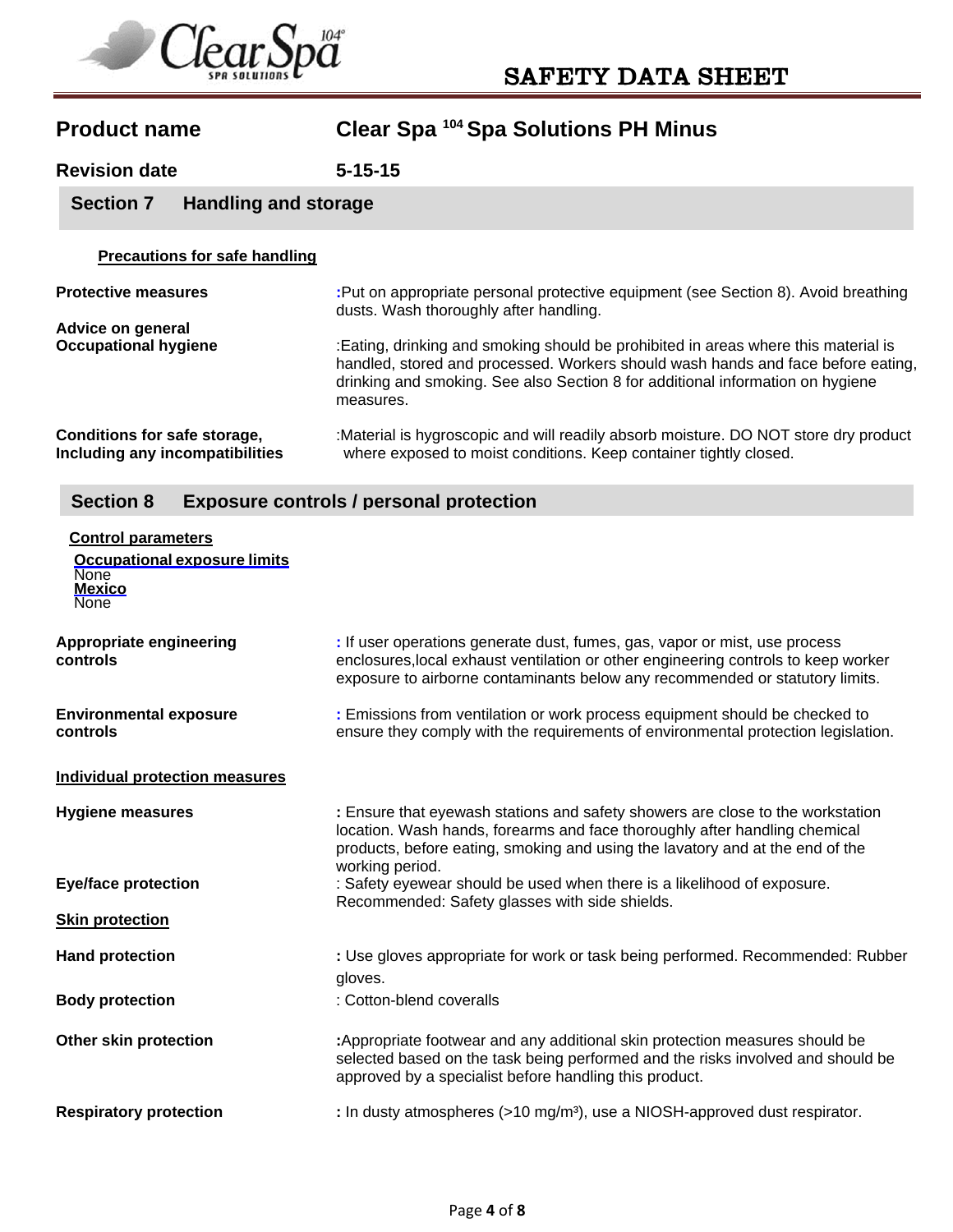

**Revision date 5-15-15** 

**Section 9 Physical and chemical properties** 

### **Appearance**

| <b>Physical state</b><br>Color<br>Odor<br><b>Odor Threshold</b><br>рH<br><b>Boiling point</b><br><b>Flash point</b><br><b>Evaporation rate</b><br>Flammability (solid, gas)<br>Lower and upper explosive<br>(flammable) limits | : Dry (Anhydrous) crystalline solid spherical shape beads.<br>: Off-white.<br>: Fresh to pungent.<br>: Not available<br>: <1 [Conc. (% w/w): 5%]<br>: Not available.<br>: Not available.<br>: Not available.<br>: Not available.<br>: Not available. |
|--------------------------------------------------------------------------------------------------------------------------------------------------------------------------------------------------------------------------------|------------------------------------------------------------------------------------------------------------------------------------------------------------------------------------------------------------------------------------------------------|
| Vapor pressure                                                                                                                                                                                                                 | : Not available.                                                                                                                                                                                                                                     |
| Vapor density                                                                                                                                                                                                                  | : Not available.                                                                                                                                                                                                                                     |
| <b>Relative density</b>                                                                                                                                                                                                        | :1.28                                                                                                                                                                                                                                                |
| <b>Solubility</b>                                                                                                                                                                                                              | : Partially soluble in the following materials: cold water and hot water.                                                                                                                                                                            |
| <b>Viscosity</b>                                                                                                                                                                                                               | : Not available.                                                                                                                                                                                                                                     |
| <b>Volatility</b>                                                                                                                                                                                                              | : Not available.                                                                                                                                                                                                                                     |

## **Section 10 Stability and reactivity**

| <b>Reactivity</b>                       | : No specific test data related to reactivity available for this product or its ingredients.                                                                                                                                                           |
|-----------------------------------------|--------------------------------------------------------------------------------------------------------------------------------------------------------------------------------------------------------------------------------------------------------|
| <b>Chemical stability</b>               | : The product is stable.                                                                                                                                                                                                                               |
| Possibility of hazardous reactions      | : Under normal conditions of storage and use, hazardous reactions will not occur.                                                                                                                                                                      |
| <b>Conditions to avoid</b>              | : DO NOT store dry product where exposed to moist conditions.                                                                                                                                                                                          |
| Incompatible materials                  | : Reactive or incompatible with the following materials: oxidizing materials, acids<br>and alkalis. DO NOT MIX dry or concentrated solutions of this product with<br>concentrated solutions of chlorine bleach, ammonia cleansers or similar products. |
| <b>Hazardous decomposition products</b> | : Under normal conditions of storage and use, hazardous decomposition products<br>should not be produced.                                                                                                                                              |

## **Section 11 Toxicological information**

### **Information on toxicological effects**

### **Acute toxicity**

| <b>Product/ingredient name</b> | <b>Result</b> | <b>Species</b> | <b>Dose</b> | <b>Exposure</b> |
|--------------------------------|---------------|----------------|-------------|-----------------|
| Sodium bisulfate               | LD50 Oral     | ้ Rat          | 2800 mg/kg  |                 |

| <b>Irritation/Corrosion -</b> | There is no data available |
|-------------------------------|----------------------------|
| <b>Sensitization -</b>        | There is no data available |
| Carcinogenicity -             | There is no data available |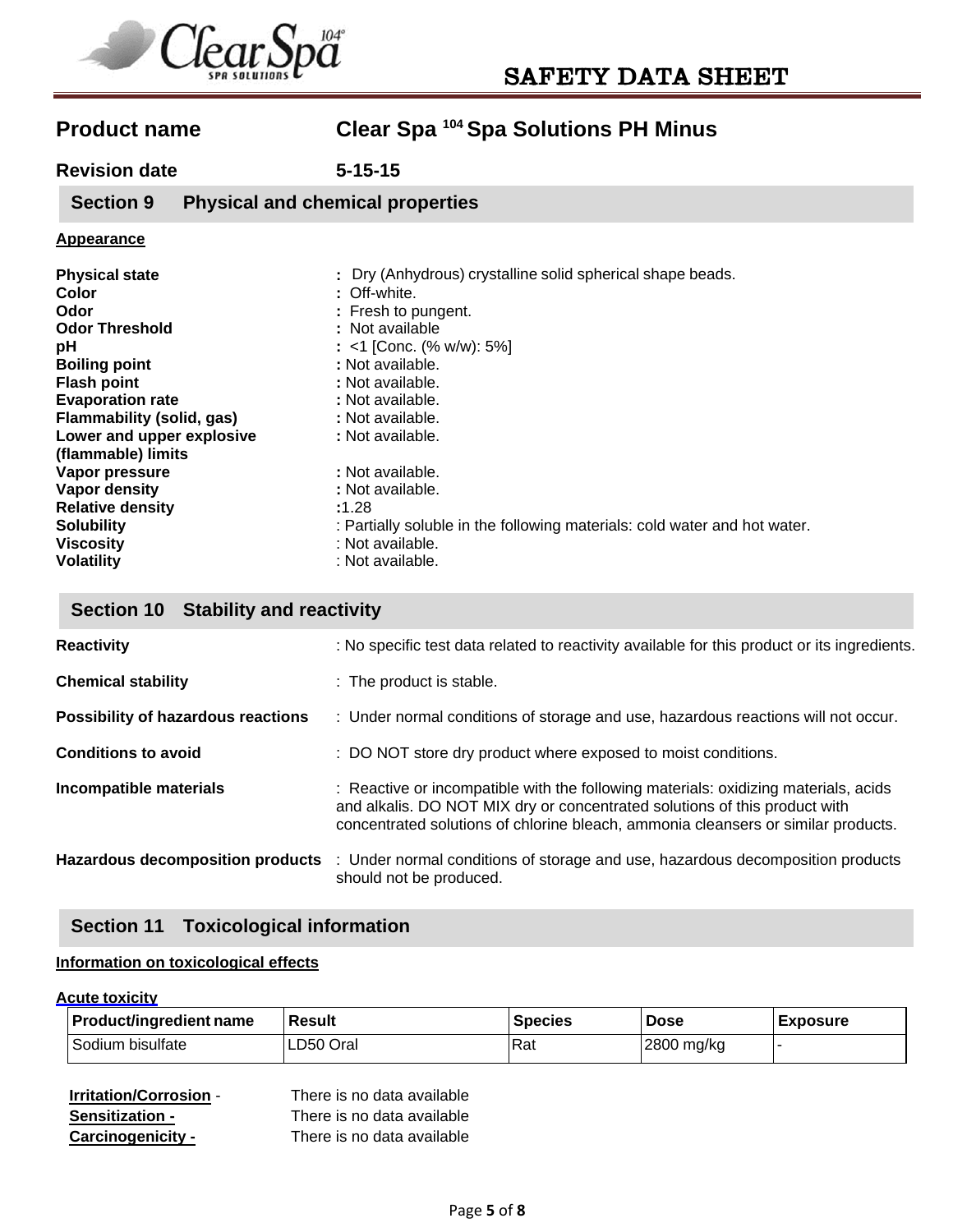

# **Product name Clear Spa 104 Spa Solutions PH Minus Revision date 5-15-15 Specific target organ toxicity (single exposure)** - There is no data available **Specific target organ toxicity (repeated exposure)-** There is no data available **Aspiration hazard-** There is no data available **Information on the likely : Dermal contact. Eye contact. Inhalation. Ingestion. routes of exposure Potential acute health effects Eye contact : Causes serious eye damage. Inhalation : 1nhalation of dust may irritate nose, throat and/or lungs.** Skin contact : Prolonged exposure may cause skin irritation. **Ingestion** : Small amounts (tablespoonful) swallowed are not likely to cause injury; however, swallowing large amounts may irritate or burn digestive tract. **Symptoms related to the physical, chemical and toxicological characteristics Eye contact** : Adverse symptoms may include the following: pain watering redness **Inhalation** :No known significant effects or critical hazards. **Skin contact include the symptoms may include the following:** pain or irritation redness blistering may occur if repeated exposure **Ingestion Example 3**: Adverse symptoms may include the following: stomach pains **Delayed and immediate effects and also chronic effects from short and long term exposure Short term exposure Potential immediate The State of Contract State of State State State Potential hazards. effects Potential delayed effects** : No known significant effects or critical hazards. **Long term exposure Potential immediate : 1998 : No known significant effects or critical hazards. effects Potential delayed effects** : No known significant effects or critical hazards **Potential chronic health effects General Seneral Seneral in the sense of the sense of the sense of the sense of critical hazards. Carcinogenicity Edge is a control of the state of Carcinogenicity in the state of critical hazards. Mutagenicity <b>increases** : No known significant effects or critical hazards. **Teratogenicity :** No known significant effects or critical hazards. **Developmental effects** : No known significant effects or critical hazards. **Fertility effects in the state of the state of the ST** . No known significant effects or critical hazards. **Section 11 Toxicological information (Continued)**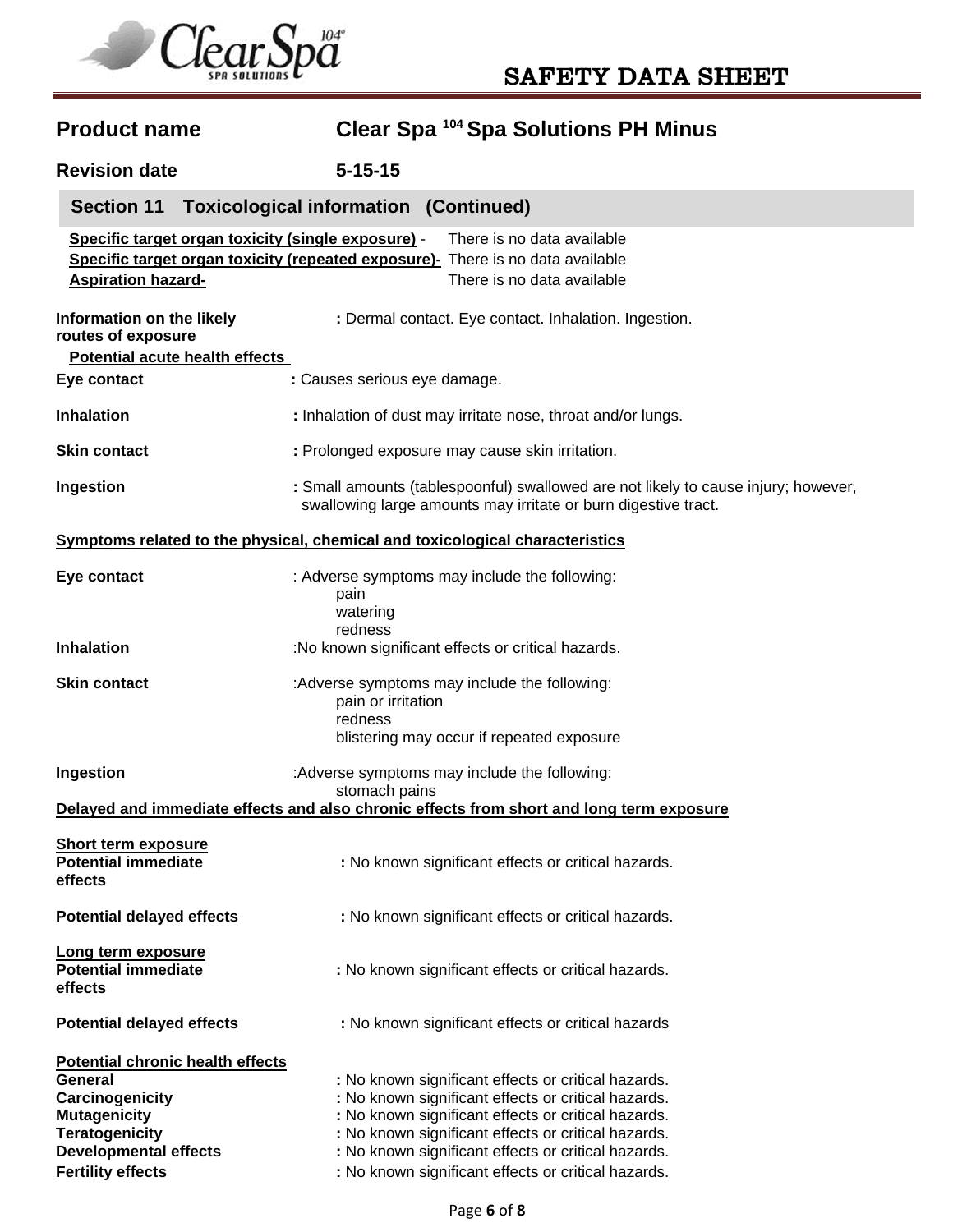

**Revision date 5-15-15** 

### **Section 11 Toxicological information (Continued)**

### **Acute toxicity estimates**

| Poute | value<br>. .           |
|-------|------------------------|
| Oral  | 3080<br>. ma/kr<br>. . |

### **Section 12 Ecological information**

| <b>Toxicity</b><br>Persistence and degradability<br><b>Bioaccumulative potential</b> | : There is no data available.<br>: There is no data available.<br>: There is no data available.                                                                                                                                                                                                                                                                                                                      |
|--------------------------------------------------------------------------------------|----------------------------------------------------------------------------------------------------------------------------------------------------------------------------------------------------------------------------------------------------------------------------------------------------------------------------------------------------------------------------------------------------------------------|
| <b>Mobility in soil</b><br>Soil/water partition<br>coefficient (Koc)                 | : There is no data available.                                                                                                                                                                                                                                                                                                                                                                                        |
| Other adverse effects                                                                | : This product readily dissolves in water to form a weak acid solution. A 0.05 percent<br>or greater (by weight) solution of this product will likely be acutely harmful to aquatic<br>life.                                                                                                                                                                                                                         |
| <b>Section 13</b>                                                                    | <b>Disposal considerations</b>                                                                                                                                                                                                                                                                                                                                                                                       |
| <b>Disposal Methods</b>                                                              | : The generation of waste should be avoided or minimized wherever possible. This<br>material and its container must be disposed of in a safe way. Avoid dispersal of<br>spilled material and runoff and contact with soil, waterways, drains and sewers.<br>Empty containers or liners may retain some product residues. Dispose of surplus and<br>non-recyclable products via a licensed waste disposal contractor. |

### **Section 14 Transport information**

|                      | <b>DOT/MEX Classification</b> | <b>IMDG</b>              | <b>IATA</b>   |  |
|----------------------|-------------------------------|--------------------------|---------------|--|
| <b>UN number</b>     | Not regulated                 | Not regulated            | Not regulated |  |
| <b>UN proper</b>     | ۰<br>$\overline{\phantom{0}}$ |                          |               |  |
| <b>Shipping name</b> |                               |                          |               |  |
| <b>Transport</b>     | ۰                             | $\overline{\phantom{a}}$ |               |  |
| <b>Hazard class</b>  |                               |                          |               |  |
| <b>Packing group</b> | $\overline{\phantom{0}}$      | $\overline{\phantom{a}}$ |               |  |
| <b>Environmental</b> | No                            | No                       | No            |  |
| hazards              |                               |                          |               |  |
| <b>Additional</b>    | ۰                             | $\overline{\phantom{a}}$ |               |  |
| information          |                               |                          |               |  |

**Transport in bulk according to Annex II of MARPOL 73/78 and the IBC Code** 

**Special precautions for user :Transport within user's premises:** always transport in closed containers that are upright and secure. Ensure that persons transporting the product know what to do in the event of an accident or spillage.<br>: Not available.

### **Section 15 Regulatory information**

**U.S. Federal regulations : TSCA 8(a) CDR ExemptPartial exemption:** Not determined **United States inventory (TSCA 8b):** All components are listed or exempted.